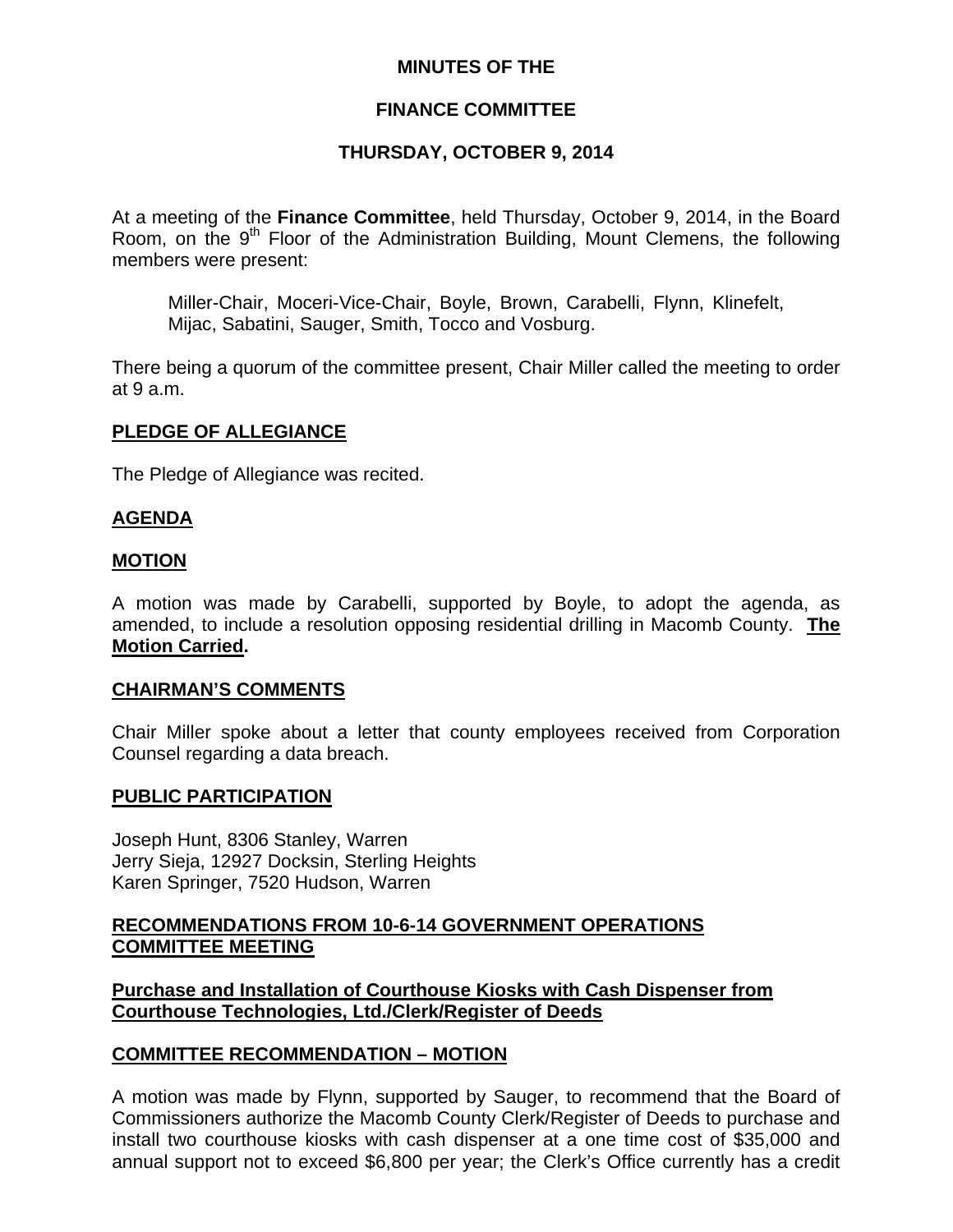through Courthouse Technologies of \$45,555.20; the one time cost would be applied to the credit; on-going annual support of \$6,800 is available in fund/org 10116601/80185; further, a copy of this Board of Commissioners' action is directed to be delivered forthwith to the Office of the County Executive. **THE MOTION CARRIED.** 

# **Purchase and Installation of Four Additional Self-Service Jury Kiosks/ Clerk/Register of Deeds**

# **COMMITTEE RECOMMENDATION – MOTION**

A motion was made by Smith, supported by Klinefelt, to recommend that the Board of Commissioners authorize the Macomb County Clerk/Register of Deeds to purchase and install four additional self-service kiosks, at a one time cost of \$15,000 and annual support not to exceed \$2,800 per year; funds are available in fund/org 10116601/97002 for the one time cost and fund/org 10116601/80185 for the annual support; further, a copy of this Board of Commissioners' action is directed to be delivered forthwith to the Office of the County Executive. **THE MOTION CARRIED.** 

# **Purchase of Jury Management System Tablet Software from Courthouse Technologies, Ltd./Clerk/Register of Deeds**

# **COMMITTEE RECOMMENDATION – MOTION**

A motion was made by Flynn, supported by Smith, to recommend that the Board of Commissioners authorize the Macomb County Clerk/Register of Deeds to purchase the Courthouse Tablet software at a one time cost of \$10,000 and annual support not to exceed \$1,500 per year; the Clerk's Office currently has a credit through Courthouse Technologies of \$45,555.20; the one time cost would be applied to the credit; on-going annual support of \$1,500 is available in fund/org 10116601/80185; further, a copy of this Board of Commissioners' action is directed to be delivered forthwith to the Office of the County Executive. **THE MOTION CARRIED.** 

# **Change in Rate of Pay for Jurors to Flat Fee/Clerk/Register of Deeds**

# **COMMITTEE RECOMMENDATION – MOTION**

A motion was made by Boyle, supported by Mijac, to recommend that the Board of Commissioners approve a change in rate of pay for jurors to a flat rate so that the payments are divisible by \$5 and will include a transportation fee instead of mileage; the rate of pay is set by MCL 600.1344 which authorizes the County Board of Commissioners to set any rate above the minimum. Rates would be changed as follows: first day ½ day of service from \$12.50 plus .10 per mile to \$15; first day full day from \$25 plus .10 per mile to \$30; subsequent ½ day from \$20 plus .10 per mile to \$25; subsequent full day from \$40 plus .10 per mile to \$45; the new rate of pay would be in compliance with state law and will allow jurors to be paid day of service through a new cash dispenser kiosk; the annual net increase in juror expense would be \$36,661.78; the amount is available in the fund/org 10111301/80901 – jury fees; jury fees are